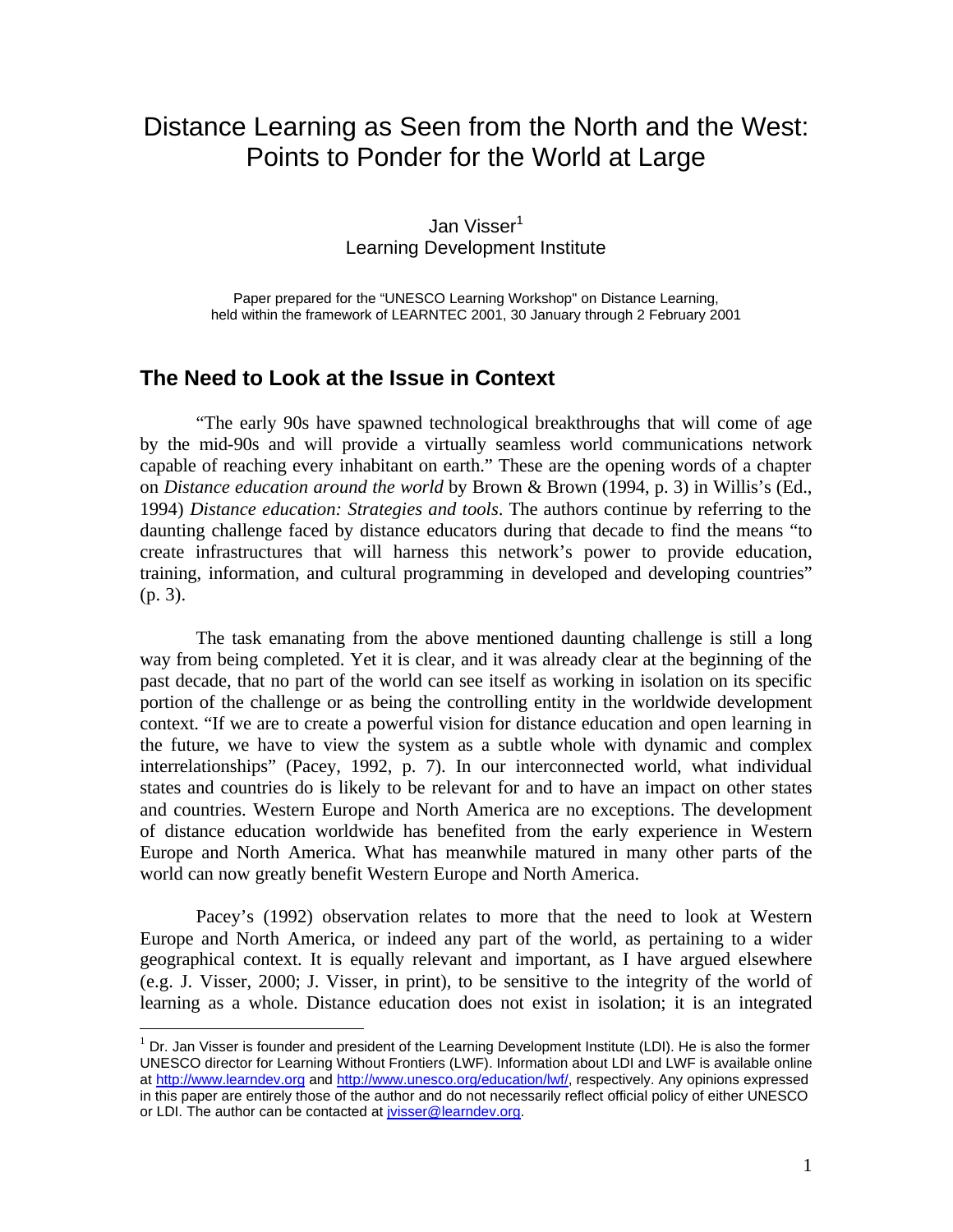component of the wider learning ecology. The extent to which it functions effectively depends considerably on what happens elsewhere in the learning landscape. Conversely, a well functioning distance education system can greatly enhance the functionality of other components of the learning environment. Defining distance education as part of the wider world of learning also allows to raise fundamental questions about the purposes of education and the meaning of learning, as well as about the role played by distance education, in conjunction with other modalities, in responding to those purposes and in making learning meaningful. Raising such questions is not a mere cosmetic exercise. An extensive range of world conferences – many of them organized by, or with the participation of – UNESCO, have put persistent issues on the agenda of the peoples of the United Nations and sought to understand their implications for education. It is important, in a debate about distance learning raised as part of a "UNESCO Learning Workshop," to be fully cognizant of those overriding issues that are important at this particular junction in time.

### **The Western European and North American Experience**

The remainder of this brief paper will highlight some of the key trends as well as issues of concern in the development of distance education in Western Europe and North America. The extent of the exercise – I have been asked to limit my paper to some five pages, a criterion that I will violate anyway – cannot be but rudimentary. It will thus be impossible to present anything even remotely representative of the richness and diversity of the distance education experience in these parts of the world. The reader who is interested in these issues is referred for more detail to the relevant literature, such as Bates (1995); Chute, Thompson & Hancock (1999); Moore & Kearsley (1996); Willis (1994); and the forthcoming Handbook of Distance Education, edited by Moore & Anderson (in preparation). Many relevant and useful sources can also be consulted online. Following the reference section at the end, a small number of relevant Web-based resources is listed.

While limiting myself, in referring to the Western European and North American experience, to key trends and issues, I shall aim at bringing out aspects that I believe provide worthwhile food for thought for educational leaders and planners around the world, and not just Western Europe and North America. In our world of diverse and a-synchronous development it is often possible and useful to look at what happens in one society and draw lessons from it, either to avoid things from happening or to promote them, or sometimes to choose an entirely different course of action, based on critical discussion of what one sees.

#### *Distance education has come of age and is here to stay*

Both Western Europe and North America have witnessed an enormous growth in their clientele for distance education. While several decades ago it was still an issue of discussion whether learning via the distance education mode could be as effective, and cost-effective, as learning through the face-to-face mode, that question has sometimes been answered in favor of distance education and sometimes not. More importantly, it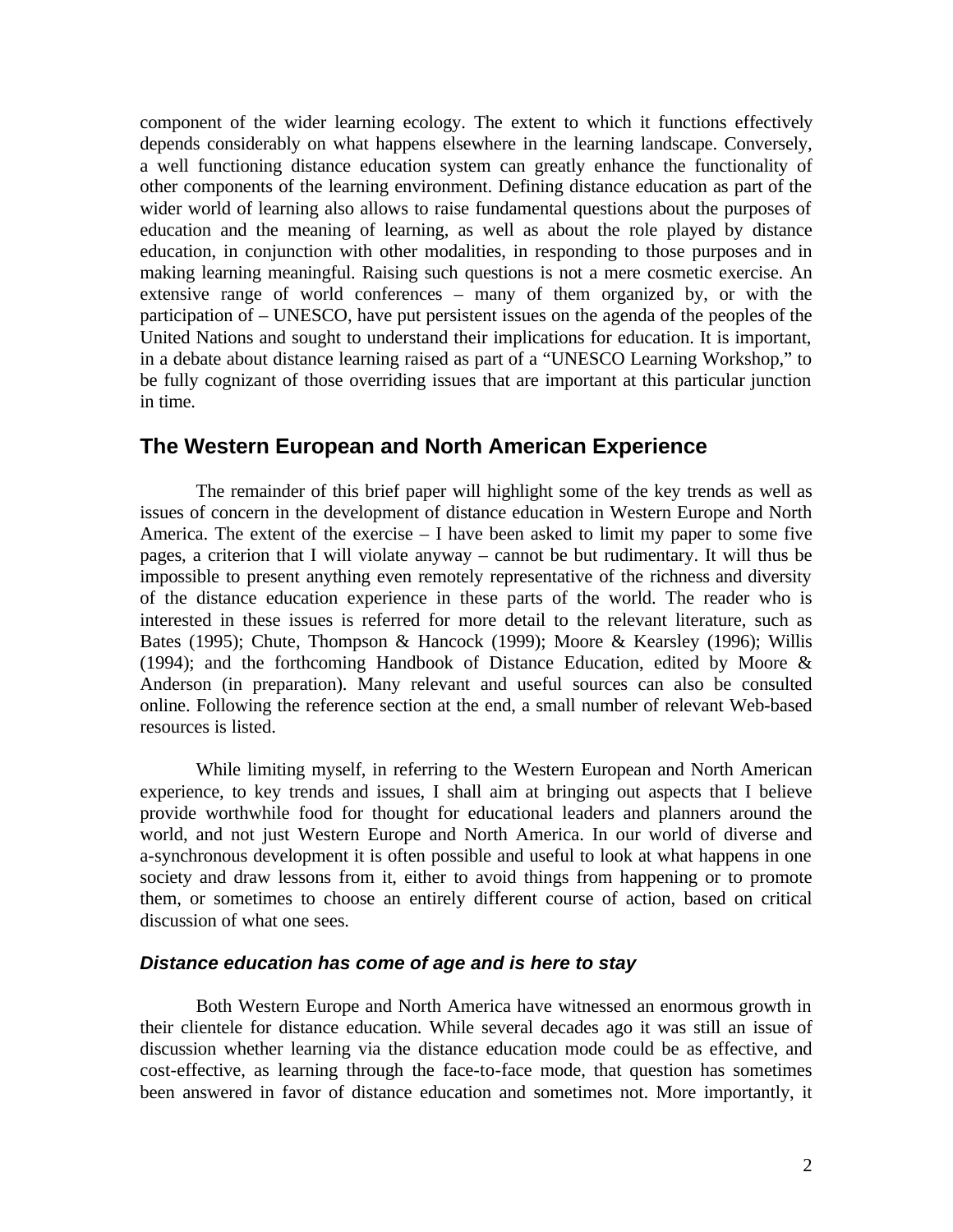has largely become irrelevant for large groups of potential users of these services for whom distance education provides the best way – or at times the only way – of meeting their learning needs. Increasing numbers of the population of the two continents have become knowledgeable consumers of the services of diverse providers. They make their choices in accordance with their needs, the perceived quality of the provider, their financial capability and willingness to invest in their education, and the appeal of a variety of attributes of the providing institution and its products. On the other hand, distance education providers – as well as other providers of educational opportunities – have become aware of the economic necessity to be continually responsive to demand. More than at any time before has the solution of learning needs by choosing from alternative structured learning opportunities become part of a process in which supply and demand mutually seek to maintain a dynamic equilibrium. Distance education has in no small way contributed to this development.

#### *Market forces drive the development of distance education*

The above is to say that market forces have become responsible for what happens in at least a significant portion of the learning environment at large. In an economic sense, that market is huge. The "EU distance education market could be worth one billion ECU" is the title of a starter document for the Project on the Development of Knowledge in the Field of Vocational Training at a Distance in the European Union (conducted by VOCTADE; available online at http://www.shu.ax.uk/virtual\_campus/ligis/11/lead.htm). The same document estimates that 2.5 million people are studying at a distance for vocational purposes in the European Union. That figure excludes those who engage in inhouse training (likely another very significant number) and students of hobby-type courses. The total enrolment in six European open universities (Spain [two], Germany, The Netherlands, Portugal and the United Kingdom) is quoted as 450,000 with at least another 150,000 distance learners enrolled with conventional universities (mainly in Finland, France, Sweden and the UK). An additional 1.2 to 2 million distance learners are thought to be more or less evenly divided between government and proprietary providers in the non-university sector.

Figures that can be found for the US market are at least as striking. A document available at http://www.bizresources.com/learning/de deskguide.html refers to estimates by the Distance Education and Training Council (DETC), founded more than 70 years ago, that "100 million Americans have taken distance study courses in the last hundred years." The same source speaks about "five million people [who] are getting an education through some type of distance learning medium." It also quotes "projections of up to 10 million students by the year 2000 and 20 million by 2005." A report by the Institute for Higher Education Policy (2000) attributes the current dramatic growth in the use of distance education to the increase in access to the Internet among the US population. The claim is supported by data in a survey of the National Center for Education Statistics (NCES) of the US Department of Education (Lewis, Farris, Snow & Levin, 1999). That report also indicates that public postsecondary institutions were more likely to offer distance learning than private institutions. It also reported that most of the growth between 1994/95 and 1997/98 was in courses in higher education institutions that use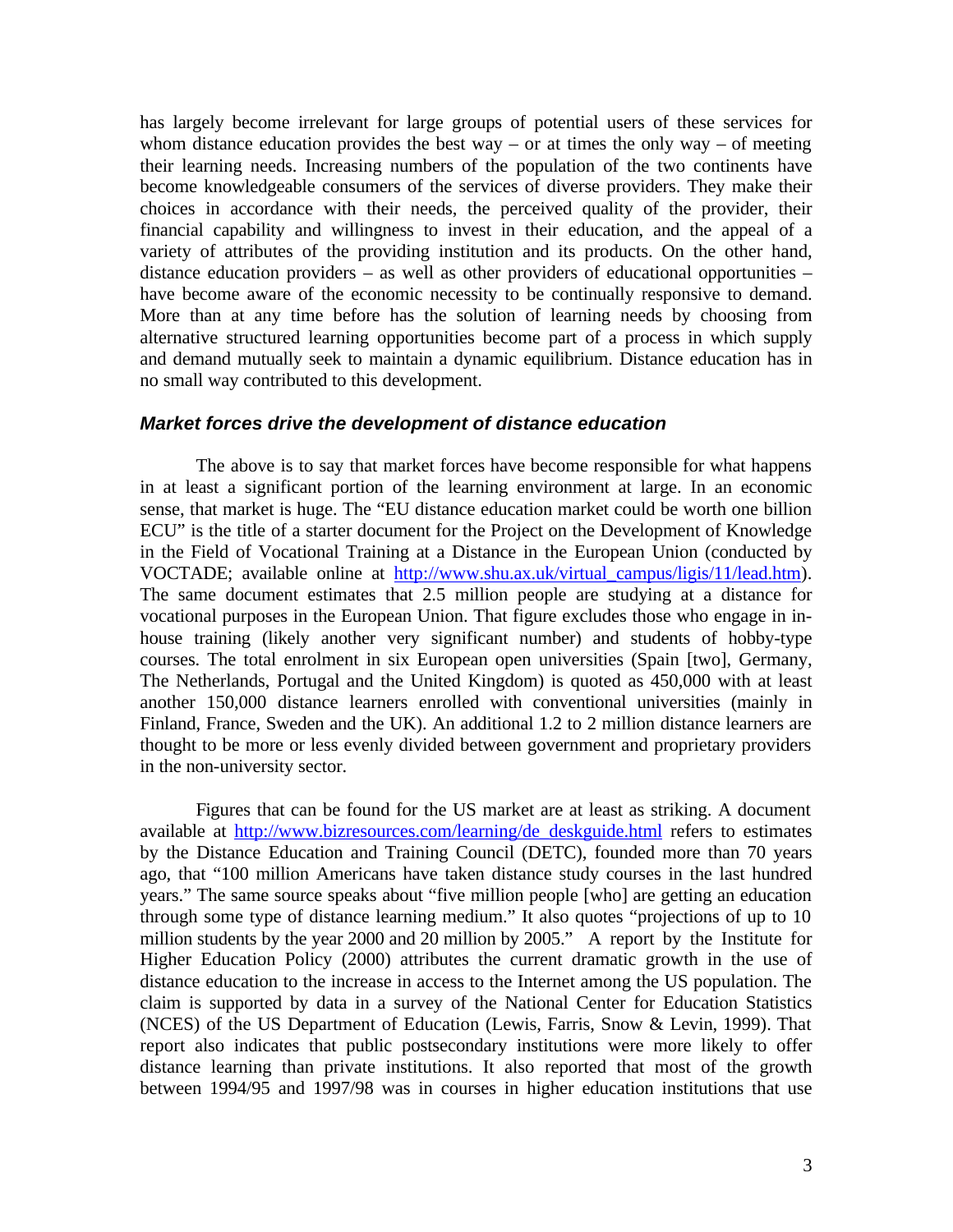asynchronous computer-based technology (primarily over the Internet) rather than twoway or one-way video. Most of the growth was in institutions that already offered distance education courses in 1994/95. The tendency was also much greater in larger institutions (more than 10,000 students) than in smaller ones (less than 3,000 students).

The above data indicate another link with market forces. Not only is the provision of educational opportunities an economically viable activity, increasingly the intervening technological infrastructure is also a considerable economic factor, which is being pushed by early exposure to the technology. In the US, 90 percent of public elementary and secondary schools are connected to the Internet and 49 percent of schools are equipped with high-speed connections such as T-1 lines, according to the report Technology in Education 1999, cited in the CHEA Update Number 3 on Distance Learning in Higher Education (Council for Higher Education Accreditation, 2000).

The free play of market forces works well to support the organic integration among different portions of the learning environment at large. However, a caution is in order. While there is no doubt about the extent to which market forces drive the development of structured learning opportunities in Western Europe and North America, it is important to recognize that the overall purposes of education and the related meanings of learning have to do with much more than economic factors and economic development. The reasons why we learn are multiple. They should not be held to be restricted to those things, like the acquisition of particular skills or pieces of knowledge, for which there are short-term economic benefits. UNESCO has been in the forefront to draw attention to key global issues (such as related to the environment, sustainable development, eradication of poverty, our ability to live together in harmony and to foster a culture of peace) that are intimately related to how we learn and the conditions that societies put in place to promote and facilitate learning. Distance education is an increasingly important part of these conditions. Yet, there is strikingly little debate in the field of distance education about its role vis-à-vis the purposes of education and the meaning of learning in a sense that goes beyond immediate economic benefit. It is high time that such a debate should start.

It is also important to recognize that the developments in Western Europe and North America, with great emphasis on the free play of market forces, are the product of the prevailing circumstances in that part of the world and that not necessarily the same emphases would be equally beneficial in other parts of the world nor that the current patterns of development in North America and Western Europe would necessarily be unalterable. Complex adaptive systems, such as the distance education environments created in different regions of the world, increasingly start to interact with each other, allowing them to 'learn' from each other and constructively contribute to each other's coevolution.

#### *Convergence of two traditions*

Distance education in Western Europe and North America has a long history. It started piecemeal, whence it is difficult to identify its exact starting date. Most sources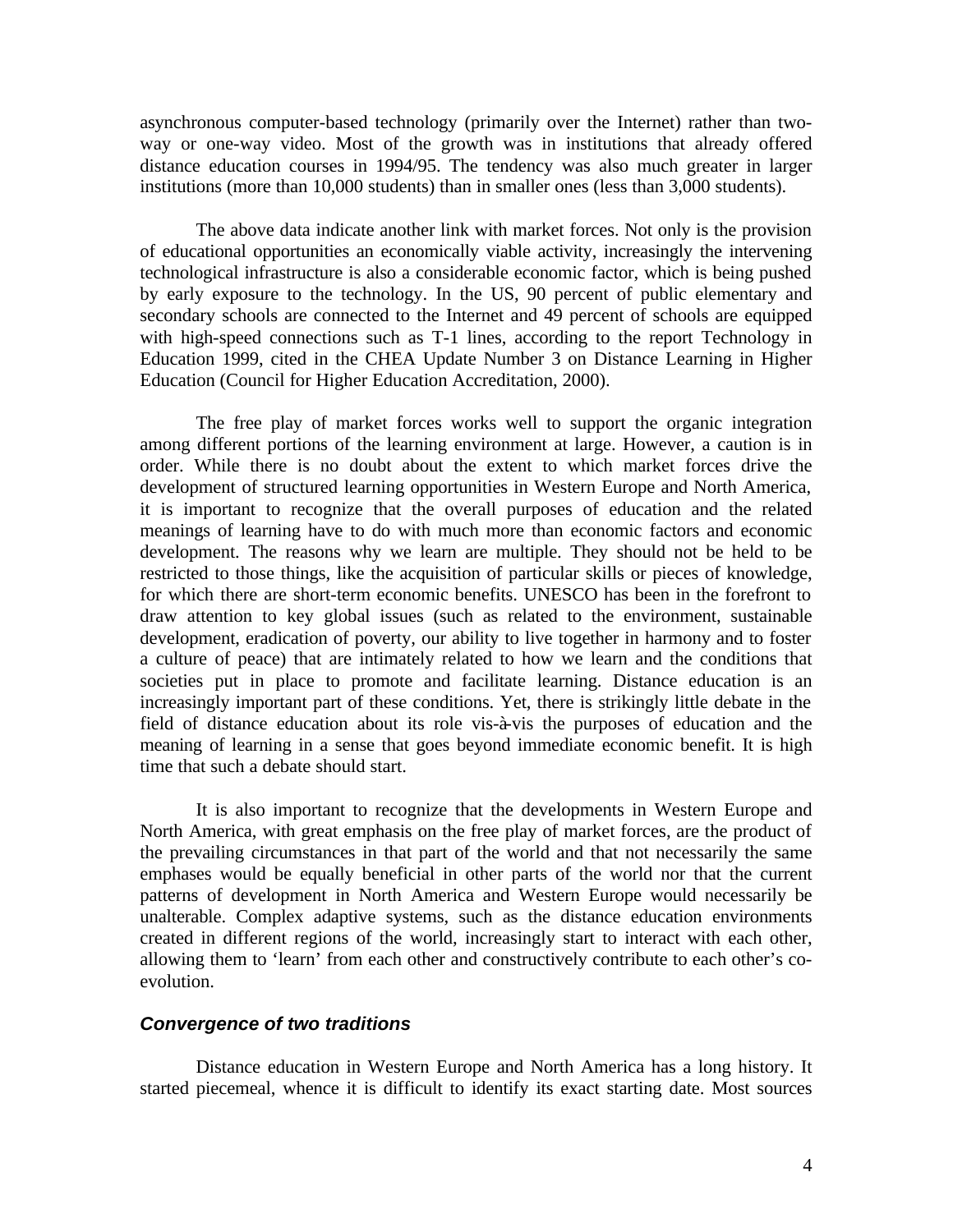agree that it is at least some 150 years old. For a long time it developed as a rather minor event in the much broader learning landscape, catering for specific audiences or regular audiences in specific circumstances, often offering a 'second chance' to those who missed out on earlier opportunities offered in the traditional context. This trend started off initially as correspondence education and gradually evolved to include other media as well (radio, TV, audio cassettes, video, computer software, etc.) The mode of thinking behind it was that of mass production of a product that, once produced at high cost, could be delivered to large audiences in order to bring the cost per user down to a level usually far below that of traditional education. The name of Otto Peters (1994; originally published in 1967) is inextricably associated with the interpretation of distance education as a process of industrial production.

A second tradition started to evolve quite recently as a consequence of the proliferation of the Internet. The ease and low cost of communication via that medium prompted its discovery, so to say, as an environment in which everyone could teach everyone and every user could learn from every user. Early developments of distance education via the Internet were thus in the first place inspired by the technology as such. They thrived on the entrepreneurship and creativity of those who bought into the optimistic vision that the Internet would change the world forever and who were enticed by the unheard of opportunities it seemed to offer. For others, and slightly later, following the success of early explorers, their motivation may well have been their anxiety not to fall behind in the race.

Initially, many of the initiatives to develop Web-based learning were undertaken by people who were unaware of the earlier tradition that started out as correspondence education. This lack of awareness had the obvious negative consequence that mistakes could be made that the developers of the previous generation of distance education were only too well aware of. On the other hand, not being part of the intellectual tradition of the past had the positive effect that distance education was being reinvented from scratch, allowing a kind of rethinking of basic principles to occur that is often absent in those who merely follow through on an established tradition.

The two traditions now start to meet and learn from each other. It is quite widely recognized that distance education will never be the same since the advent of the Internet and, particularly the World Wide Web. The Web-Based Education Commission, in its recently released report to the President and the Congress of the United States, therefore calls upon the new Congress and Administration to "embrace an 'e-learning' agenda as a centerpiece of our nation's federal education policy."

Not only will distance education no longer be the same, the world of learning at large will fundamentally change as well. In fact, the distinction between distance education and classroom-based education is already blurring and may totally disappear. Whether they like it or not, traditional universities and education providers at different other levels feel the wind blowing and increasingly large numbers of them start making at least a portion of their offerings available at a distance, i.e. usually using the Internet as the preferred vehicle for delivery, communication and community building. At the same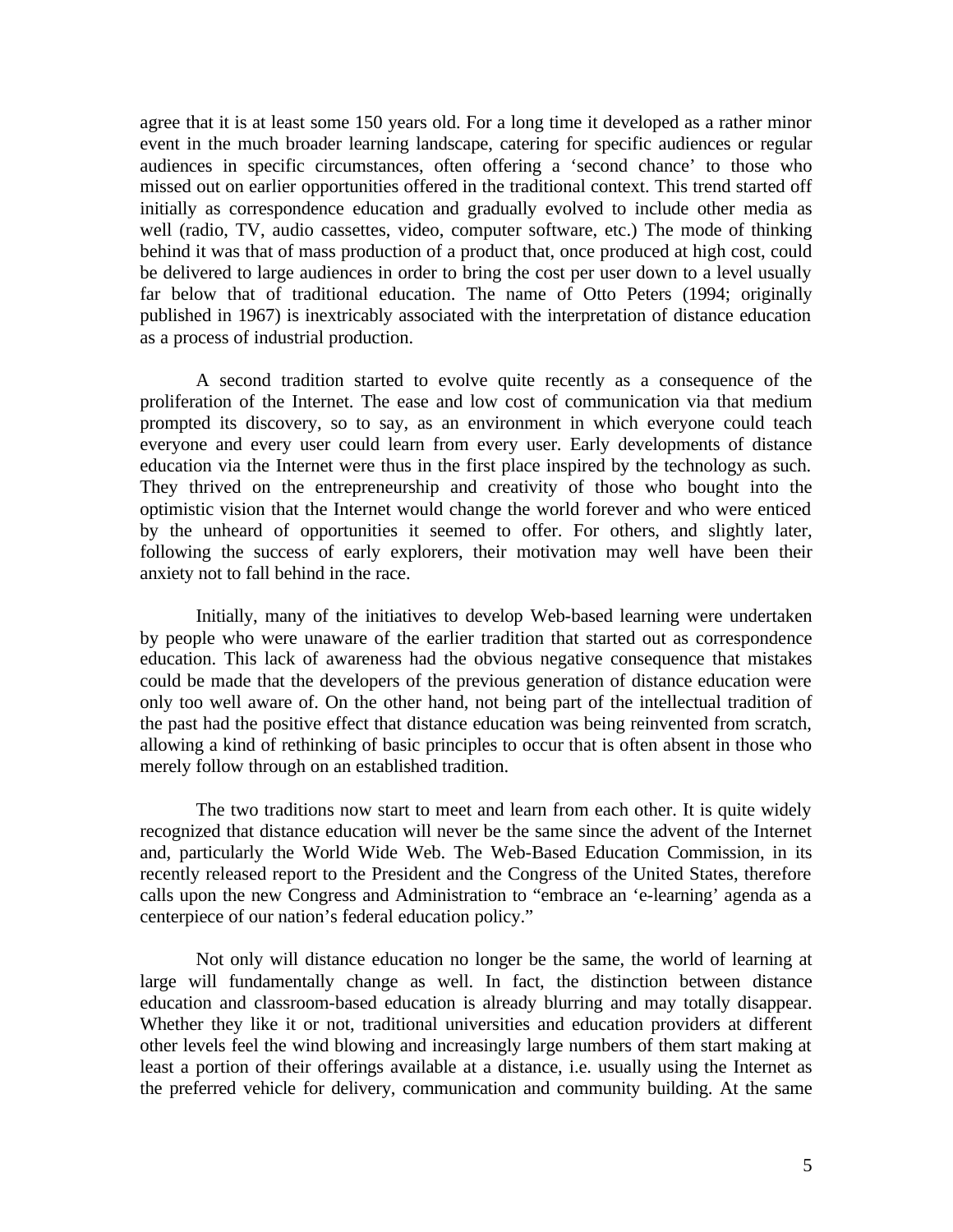time, even courses that are still being offered mainly via the traditional face-to-face mode, start including to an ever greater extent elements of learning that are purely Webbased or Web-enabled. All these developments result in forms of hybridization that make the concepts of the past obsolete. More fundamentally, change being in the air, this is a great time to reconsider the very basis on which the existing schooling tradition is built, allowing the world of learning to be rebuilt in accordance with the parameters of our time. The now extinct Learning Without Frontiers coordination unit in UNESCO (see http://www.unesco.org/education/lwf) has initiated this task during the last half decade of the past century; the Learning Development Institute (see http://www.learndev.org) has been created to continue that line of work. The worst that can happen is that we replicate the modalities of the past with new means.

#### *The blurring distinction between learning, work and leisure*

Above I have referred to the blurring distinction between the different modalities through which learning is facilitated, making it increasingly irrelevant to look at distance education as something distinct from other forms of education. Another distinction is fading. No longer are people being prepared, during the initial stages of their life, for the rest of it. An increasing part of what, in the past, used to be included in preparatory education and training now shifts to becoming an integrated component of the work setting. Similarly, the job, the lifetime career, as it used to be known, is also gradually disappearing as a dominant model of occupation in favor of one that has people build up a portfolio of, often diverse, activities (e.g. Handy, 1995). In the process of doing so, the separation between time dedicated to work proper and the time one keeps for oneself as leisure time becomes less sharp. Learning, which may be engaged in for clearly workrelated purposes as well as for self-improvement in general, may overlap with both former concepts. The development of distance education has played no small role in allowing that blurring of distinctions to happen. It has introduced flexibility in organizing the conditions of learning, allowing them to be adapted to the individual learner, making learning time, place and age independent. It has also, and very significantly so, opened the way for a change in perceived emphasis in the instructional context away from the teacher – even the teacher at a distance – as the main actor to the learner. There is every reason for that shift of emphasis to become expressed in a change in the roles traditionally assumed by teachers and learners (e.g. J. Visser & Jain, 1997).

#### *Distance education and learning along the lifespan*

The above changing set of social and personal circumstances, which is perhaps most clearly expressed in the Western European and North American cultures, but certainly not restricted to them, has also given rise to renewed notions of lifelong learning. The meaning of that concept has evolved over time (e.g. J. Visser, in print). It would be poorly interpreted if it were simply seen in terms of taking courses every now and then while one progresses through life. Distance education, and the way it has changed people's perceptions about their autonomy as learners, is part and parcel, in conjunction with many other factors, of the development of a learning society.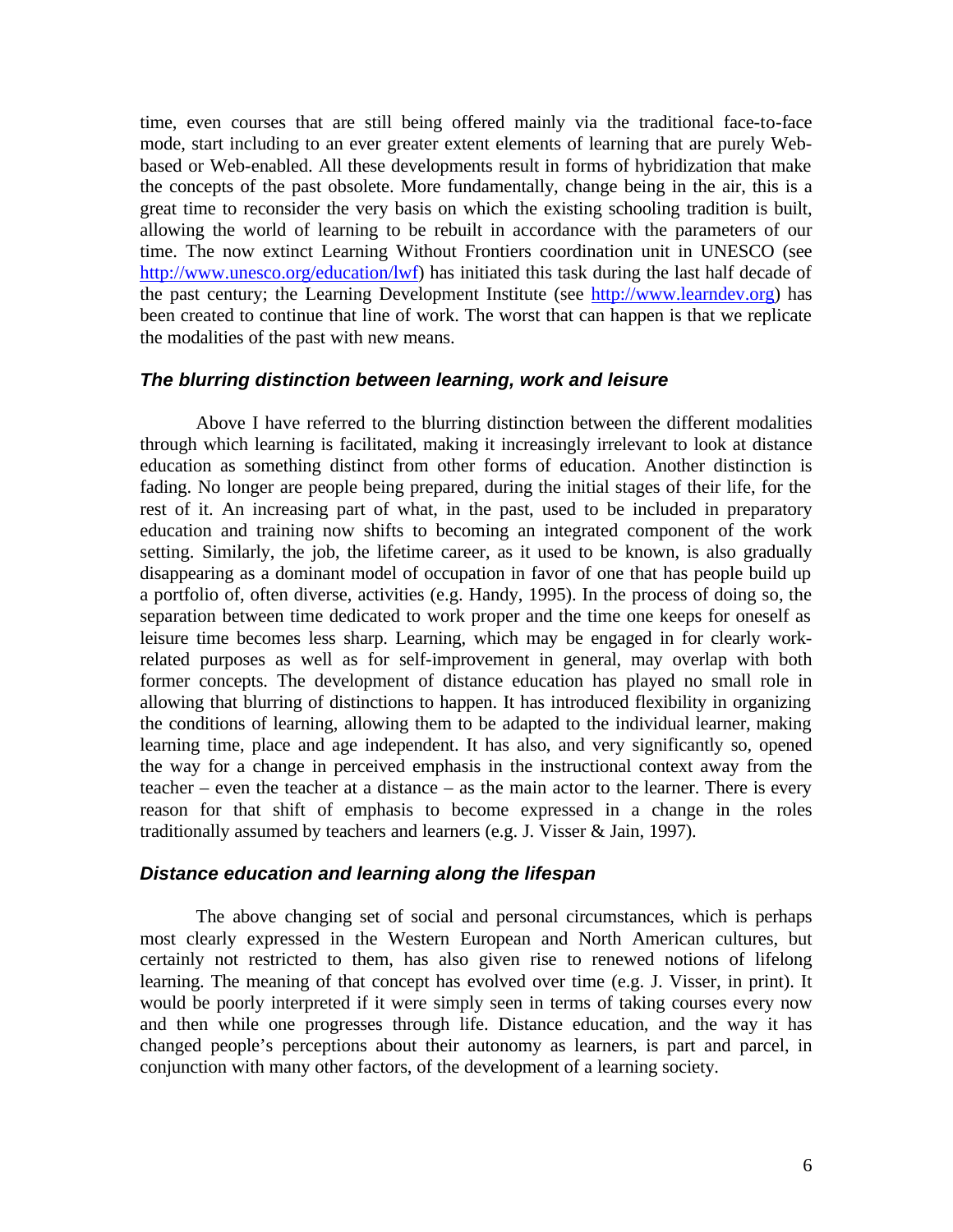#### *Distance education and learning across borders*

Particularly in Europe – not just Western Europe, but rather the European Union as a whole – distance education is part of a set of evolving strategies to share resources and markets. Similar developments take place on the American continent and there is no reason any longer why course offerings should remain restricted to a particular part of the world. Western Europe and North America being strong players, the rest of the world should be well aware of the trend. The world's nations together should strive for the development of conditions of learning that are distributed around the globe in such a way that diversity, rather than uniformity would be fostered. The European context may be an interesting one for the world to look at, considering that plurality is one of the overridingly interesting features of it.

#### *More than technology alone*

I have indicated above that technological developments have been an important factor in the expansion of distance education in Western Europe and North America. One of the possible negative tendencies in that context is that developments are driven by the technologies that become available. What gets invented must be used. The need to compete among different providers may sometimes encourage them to do so by showing off their use of the latest technological fads. In other cases there is sometimes the naive perception that what is newer is also better. The two continents on which this paper focuses have no resource-related reasons to limit themselves in introducing ever newer technologies. Quite to the contrary, their economies – but not the world at large – benefit from the tendency to consider obsolescent what can be replaced by a newer invention.

There are valid environmental reasons to be critical of this tendency. There are valid economical reasons to question the tendency, should more restrained economies feel anxious about their capacity to keep pace with Western Europe and North America. Most importantly, such technocentrism (Salomon, 2000, June) "totally ignores some crucial social and human factors." Without taking these factors into account, "virtual distance learning . . . is in danger of yielding virtual results." To avoid this from happening, Salomon urges an emphasis on two things: *tutelage* and *community of learners*. The former aspect has received particular attention in the work of such authors as L. Visser (1998) and Gunawardena (1995). The latter aspect has been particularly emphasized by the group of people who gathered initially around the work of Learning Without Frontiers (2000) in UNESCO and later the Learning Development Institute (2001).

#### *The need not to be complacent*

In this paper I have tried to identify a number of trends and issues that characterize the development of distance education in Western Europe and North America and that I feel are worth discussing in a wider context. I started off by saying that distance education has come of age. That being the case, there is a risk also to become complacent and simply take for granted that what has been achieved is good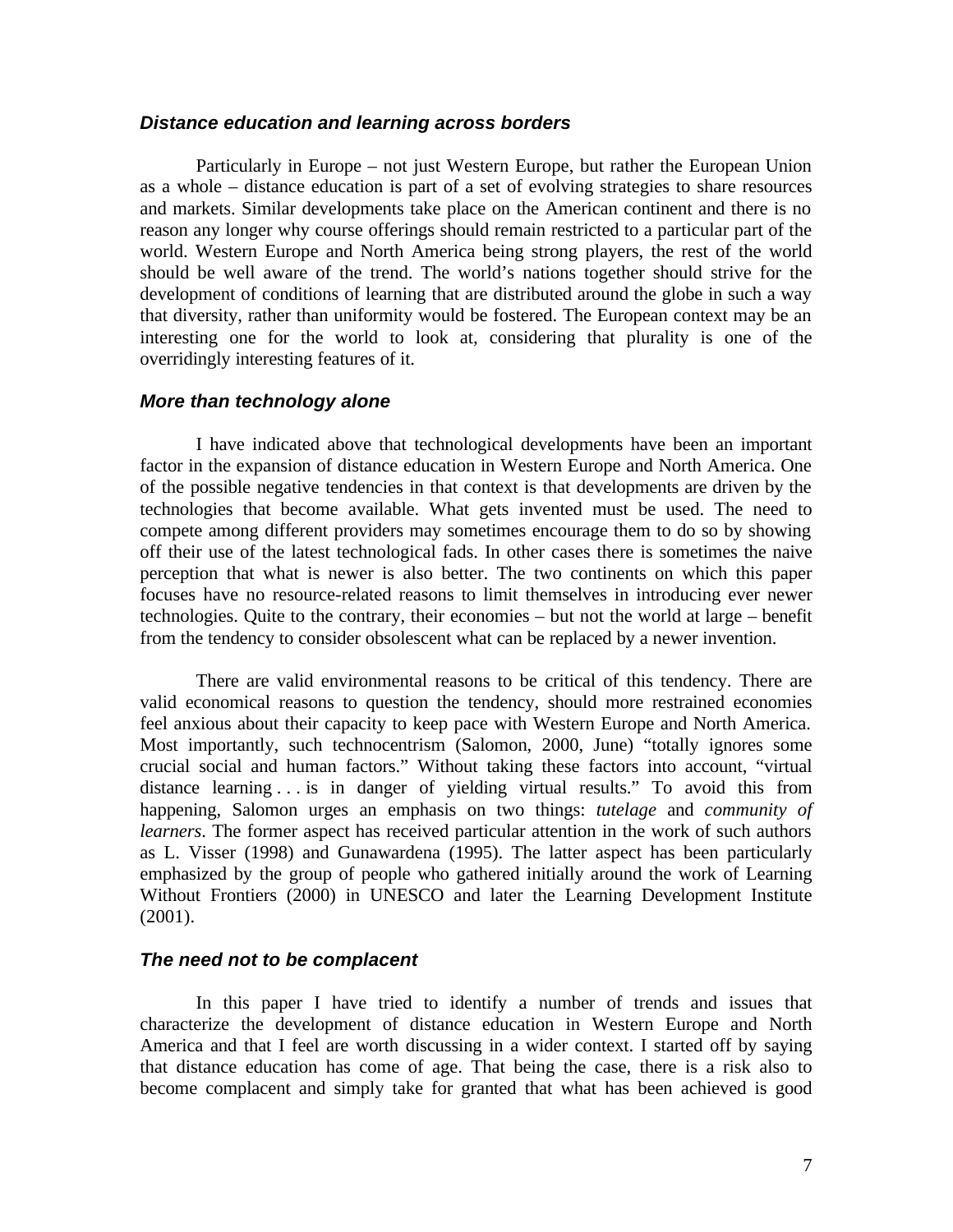enough and need not develop further. When that happens, one starts indulging in one's achievements, replicating existing experience, no longer being creative, and becoming intellectually obese. This is to be avoided. While much has been achieved, most things still need to be done in pursuing the overriding purposes of education. Those purposes have everything to do with the deeper reasons why we, as humans, learn. As noted earlier, some if these profounder reasons have been elucidated by the work of world conferences such as the ones held during the past decade or the two major reports developed under the auspices of UNESCO during that same period (Delors, *et al*., 1996; Pérez de Cuéllar *et al*., 1996). The debate about the educational implications of recommendations of these world conferences and reports has merely begun. Their translation into practice, among other ways through distance education, still has to start.

### **References**

- Bates, A. W. (1995). *Technology, open learning and distance education*. London, UK: Routledge.
- Brown, F. B. & Brown, Y (1994). Distance education around the world. In B. Willis (Ed.), *Distance education: Strategies and tools* (pp. 3-55). Englewood Cliffs, NJ: Educational Technology Publications.
- Chute, A., Thompson, M. & Hancock, B. (1999). *The McGraw-Hill handbook of distance learning: An implementation guide for trainers & human resources professionals*. New York, NY: McGraw-Hill.
- Council for Higher Education Accreditation (2000). *Distance Learning in Higher Education – CHEA Update Number 3*. Washington, DC: Council for Higher Education Accreditation (CHEA) (available online at http://www.chea.org/Commentary/distance-learning-3.cfm).
- Delors, J., Al Mufti, I., Amagi, I., Carneiro, R., Chung, F., Geremek, B., Gorham, W., Kornhauser, A., Manley, M., Padrón Quero, M., Savané, M-A., Singh, K., Stavenhagen, R., Suhr M.W. & Zhou N. (1996*). Learning: The treasure within. Report to UNESCO of the International Commission on Education for the Twenty-first Century*. Paris, France: UNESCO.
- Gunawardena, C. N. (1995). Social presence theory and implications for interaction and collaborative learning in computer conferences. *International Journal of Educational Telecommunications*, *1(2/3)*, 147-166.
- Handy, C. (1995). *Beyond certainty: The changing worlds of organizations*. Boston, MA: Harvard Business School Press
- Institute for Higher Education Policy (2000). *Quality on the line: Benchmarks for success in Internet-based distance education*. Washington, DC: Institute for Higher Education Policy (available online at http://www.ihep.com/quality.pdf).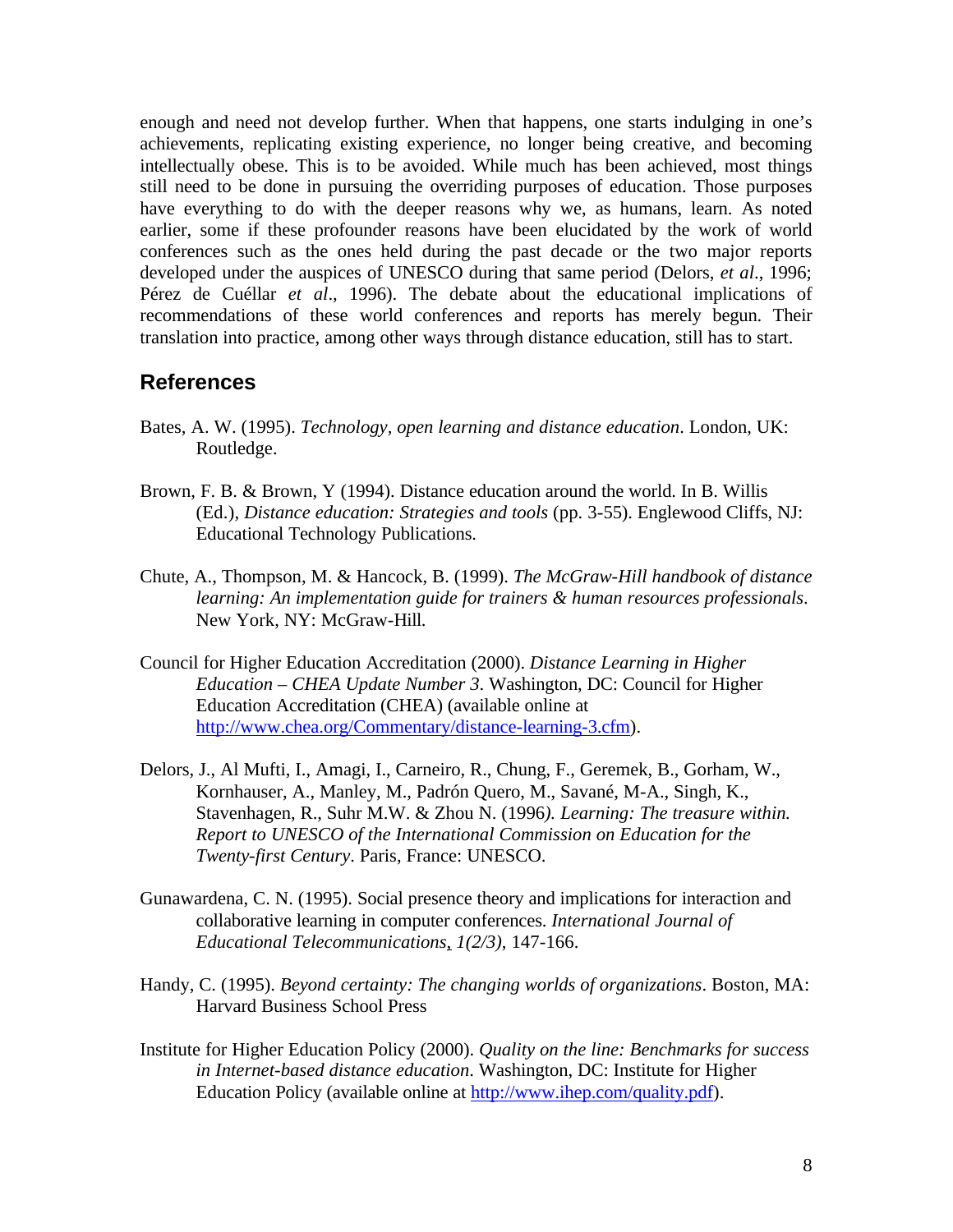- Moore, M. G. & Anderson, B. (Eds.) (in preparation). *Handbook of distance education*. Mahwah, NJ: Lawrence Erlbaum.
- Moore, M. G. & Kearsley, G. (1996). *Distance education: A systems view*. Belmont, CA: Wadsworth Publishing Company.
- Learning Development Institute Web site (2001). Available online at http://www.learndev.org.
- Learning Without Frontiers Web site (2000). Available online at http://www.unesco.org/education/lwf/.
- Lewis, L., Farris, E., Snow K., Levin, D. (1999). *Distance education at post-secondary education institutions 1997-98*. Washington, DC: National Center for Education Statistics (available online at http://nces.ed.gov/pubs2000/2000013.pdf).
- Pacey, L. (1992, November). *Strategic planning and open learning: Turkey tails and frogs*. Paper presented at the 16<sup>th</sup> World Conference of the International Council for Distance Education, Sukhothai Thammathirat Open University, Thailand.
- Pérez de Cuéllar, J., Arizpe, L., Fall, Y. K., Furgler, K., Furtado, C., Goulandris, N., Griffin, K., ul Haq, M., Jelin, E., Kamba, A., Magga, O-H., Mikhalkov, N., Nakane C. & Takla, L. (1996). *Our creative diversity. Report of the World Commission on Culture and Development*. Paris, France: UNESCO.
- Peters, O. (1994). Distance education and industrial production: A comparative interpretation in outline (1967) (107-127). In Keegan, D. (Ed.). *The industrialization of teaching and learning*. London, UK: Routledge.
- Salomon, G. (2000, June). *It's not just the tool, but the educational rationale that counts*. Invited keynote address at the 2000 Ed-Media Meeting, Montreal, Canada (available online at http://construct.haifa.ac.il/~gsalomon/edMedia2000.html).
- Visser, J. (2000). Rethinking learning: Implications for policy, research and practice. In M. Jain & S. Jain (Eds.), *Unfolding learning societies: Challenges and opportunities*. Special issue of Vimukt Shiksha, March 2000 (available online at http://www.learndev.org/dl/VS3-00m-RethinkLearn.PDF).
- Visser, J. (in print). Integrity, completeness and comprehensiveness of the learning environment: Meeting the basic learning needs of all throughout life. In D. N. Aspin, J. D. Chapman, M. J. Hatton, & Y. Sawano (Eds.), *International Handbook of Lifelong Learning*. Dordrecht, The Netherlands: Kluwer Academic Publishers (available online at http://www.learndev.org/dl/LLLIntHbChapter.PDF).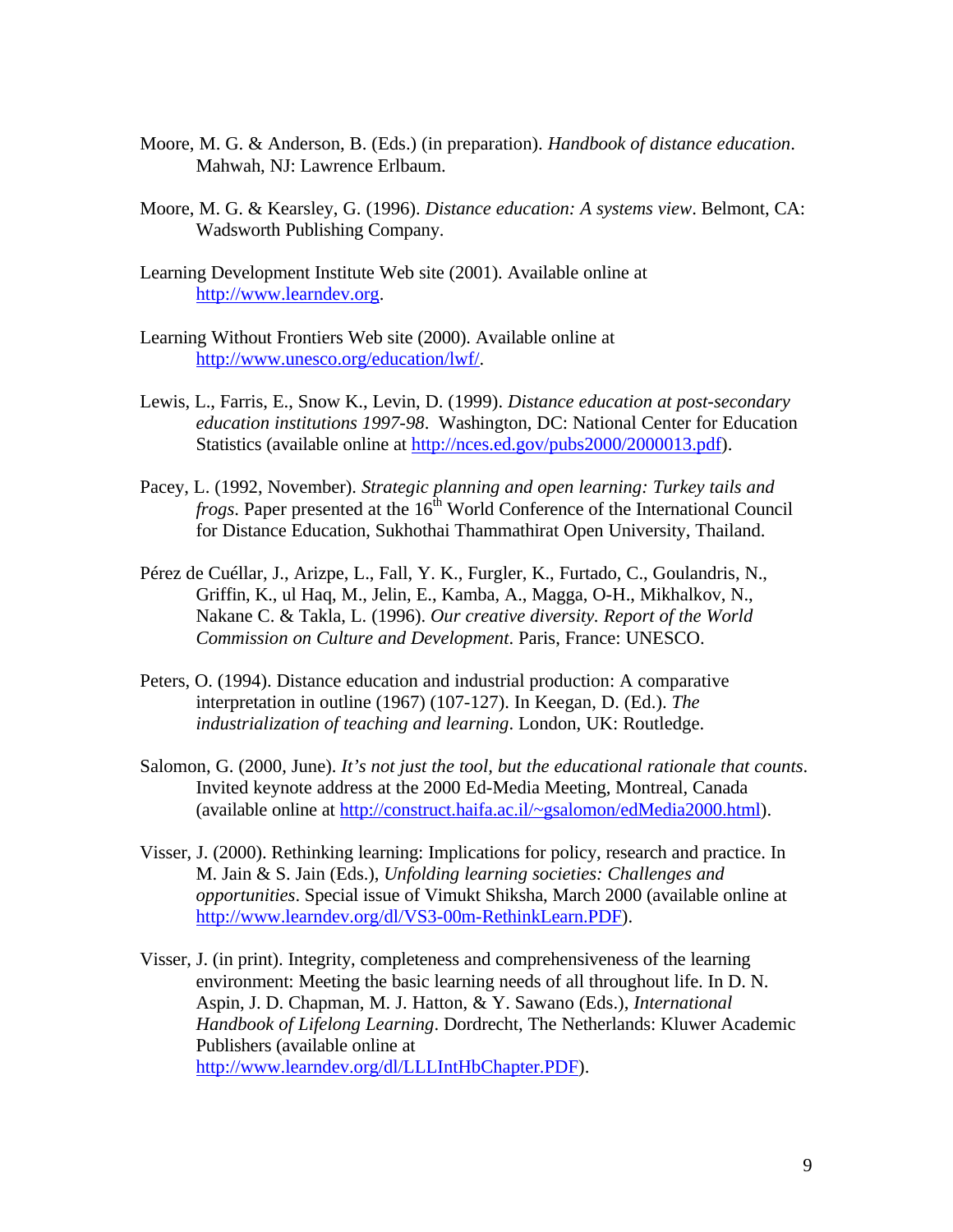- Visser, J. & Jain, M. (1997). Towards building open learning communities: recontextualising teachers and learners. In D. Passey and B. Samways (eds.), *Information Technology: Supporting change through teacher education. IFIP TC3 WG 3.1 and 3.5 Joint Working Group Conference Proceedings.* London, UK: London. 1997 (available online at http://www.unesco.org/education/educprog/lwf/dl/olc-is.pdf).
- Visser, L. (1998). *The development of motivational communication in distance education support*. Enschede, NL: University of Twente (dissertation).
- Web-Based Education Commission (2000). *The power of the Internet for learning: Moving from promise to practice* (Report of the Web-Based Education Commission to the President and the Congress of the United States)*.* Jessup, MD: Education Publications Center of the U.S. Department of Education (available online at http://interact.hpcnet.org/webcommission/index.htm).
- Willis, B. (Ed.) (1994). *Distance education: Strategies and tools*. Englewood Cliffs, NJ: Educational Technology Publications.

## **Selected Web-Based Resources for Further Consultation**

Abundant reference material is available on the World Wide Web. By way of example, a small list of interesting Web-based resources follows hereafter. No attempt has been made to be either complete or representative. Interested readers are urged to conduct their own Web searches.

- http://www.naruto-u.ac.jp/~nisinohr/distancedu.html (this site features links to major distance education institutions around the world, including, for that matter, Europe and North America);
- http://www.uidaho.edu/evo/distglan.html (covering many of the issues also covered in Willis's 1994 book mentioned above);
- http://earthvision.asu.edu/~laurie/mcisaac/distance.htm (particularly the short segment about the history of distance education);
- http://www.otan.dni.us/cdlp/distance/home.html (including a good overview of reference materials);
- http://www.bizresources.com/learning/de\_deskguide.html (a guide for teachers, instructors and trainers with useful and effective links to many other web-based sources)
- http://www.learner.org/edtech/distlearn/topten.html (listing the Annenberg/CPB's Top Ten Distance Education Sites);
- http://ccism.pc.athabascau.ca/html/ccism/deresrce/institut.htm (with links to virtual campuses; open and distance learning institutions; distance education departments within conventional institutions; and distance learning networks);
- http://cuda.teleeducation.nb.ca/distanceed/ (a site with resources on distance education available in both English and French);